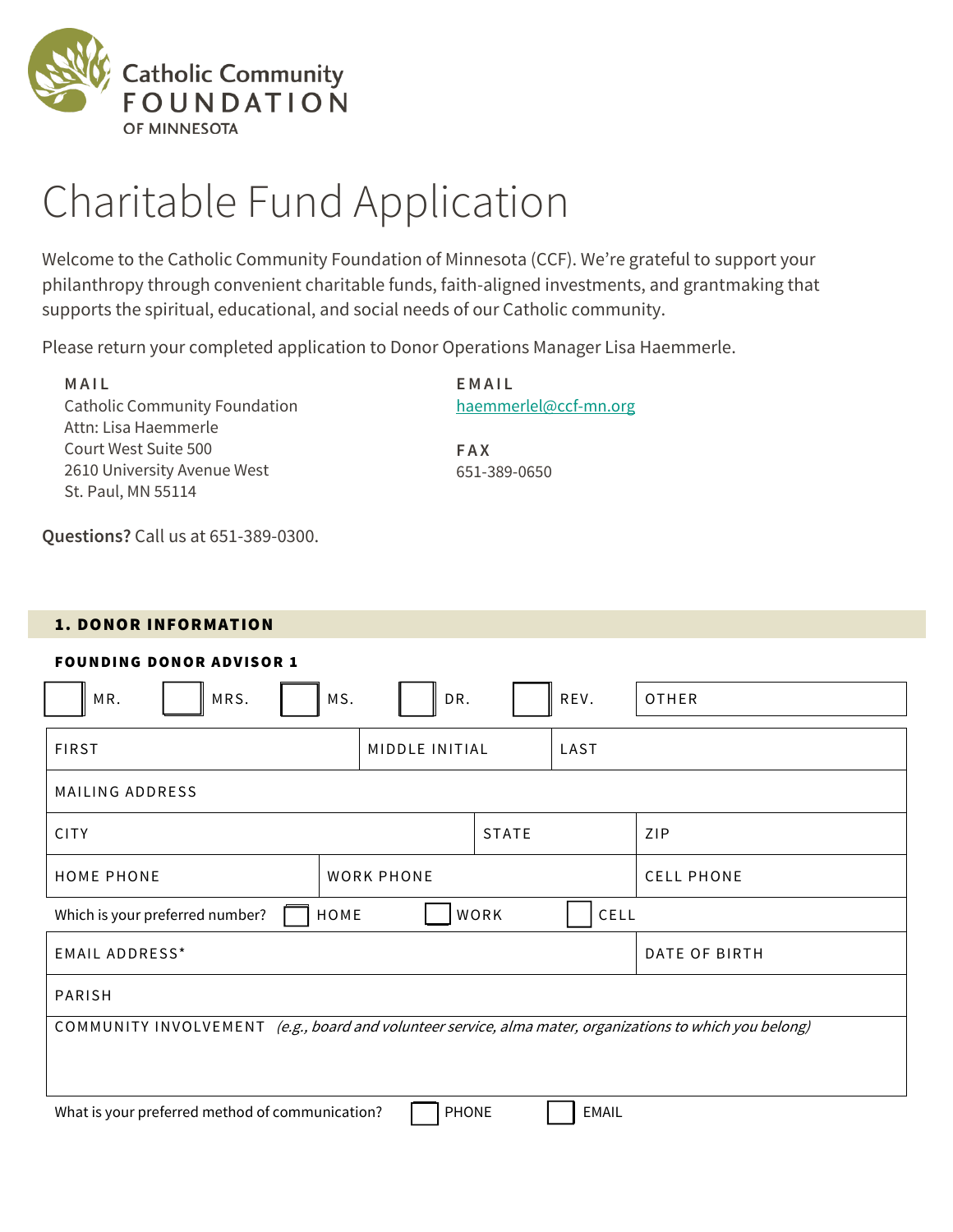

| <b>FOUNDING DONOR ADVISOR 2 (OPTIONAL)</b>                                                               |                |      |      |                   |  |
|----------------------------------------------------------------------------------------------------------|----------------|------|------|-------------------|--|
| MRS.<br>MR.                                                                                              | MS.<br>DR.     |      | REV. | OTHER             |  |
| <b>FIRST</b>                                                                                             | MIDDLE INITIAL | LAST |      |                   |  |
| MAILING ADDRESS                                                                                          |                |      |      |                   |  |
| ZIP<br><b>CITY</b><br><b>STATE</b>                                                                       |                |      |      |                   |  |
| <b>HOME PHONE</b><br><b>WORK PHONE</b>                                                                   |                |      |      | <b>CELL PHONE</b> |  |
| <b>EMAIL ADDRESS*</b><br>DATE OF BIRTH                                                                   |                |      |      |                   |  |
| RELATIONSHIP TO DONOR 1                                                                                  |                |      |      |                   |  |
| PARISH                                                                                                   |                |      |      |                   |  |
| COMMUNITY INVOLVEMENT (e.g., board and volunteer service, alma mater, organizations to which you belong) |                |      |      |                   |  |
|                                                                                                          |                |      |      |                   |  |

\*Please note that an email address is required to receive fund-specific communications.

How would you like to be addressed? (e.g., Mr. and Mrs. Jones, Susan and Bob Jones, etc.)

Who should be listed as the primary contact?

2. FUND OPTIONS

What would you like to name your fund? You have the privilege of naming your fund for yourself, your family, or a broad charitable purpose (e.g., Jones Family Fund; Saint Gabriel Fund).

When CCF mails your grants, checks are accompanied by a letter that explains the grant purpose and any restrictions. CCF also recognizes our donors in our annual report, listing fund names. CCF will never share any information related to your fund without your express consent.

Can we include your name(s) and mailing address in the letters we send with your grants?

YES. YOU MAY SHARE MY/OUR NAME(S) AND ADDRESS.  $\|\cdot\|$  NO. WE PREFER TO REMAIN ANONYMOUS.

Can we include your fund name in the letters we send with your grants and in our annual report? If you checked "no" above and your name is in your fund name, we will automatically exclude your fund name from the letter and annual report.

YES. YOU MAY INCLUDE MY/OUR FUND NAME. NO. PLEASE DO NOT SHARE MY/OUR FUND NAME.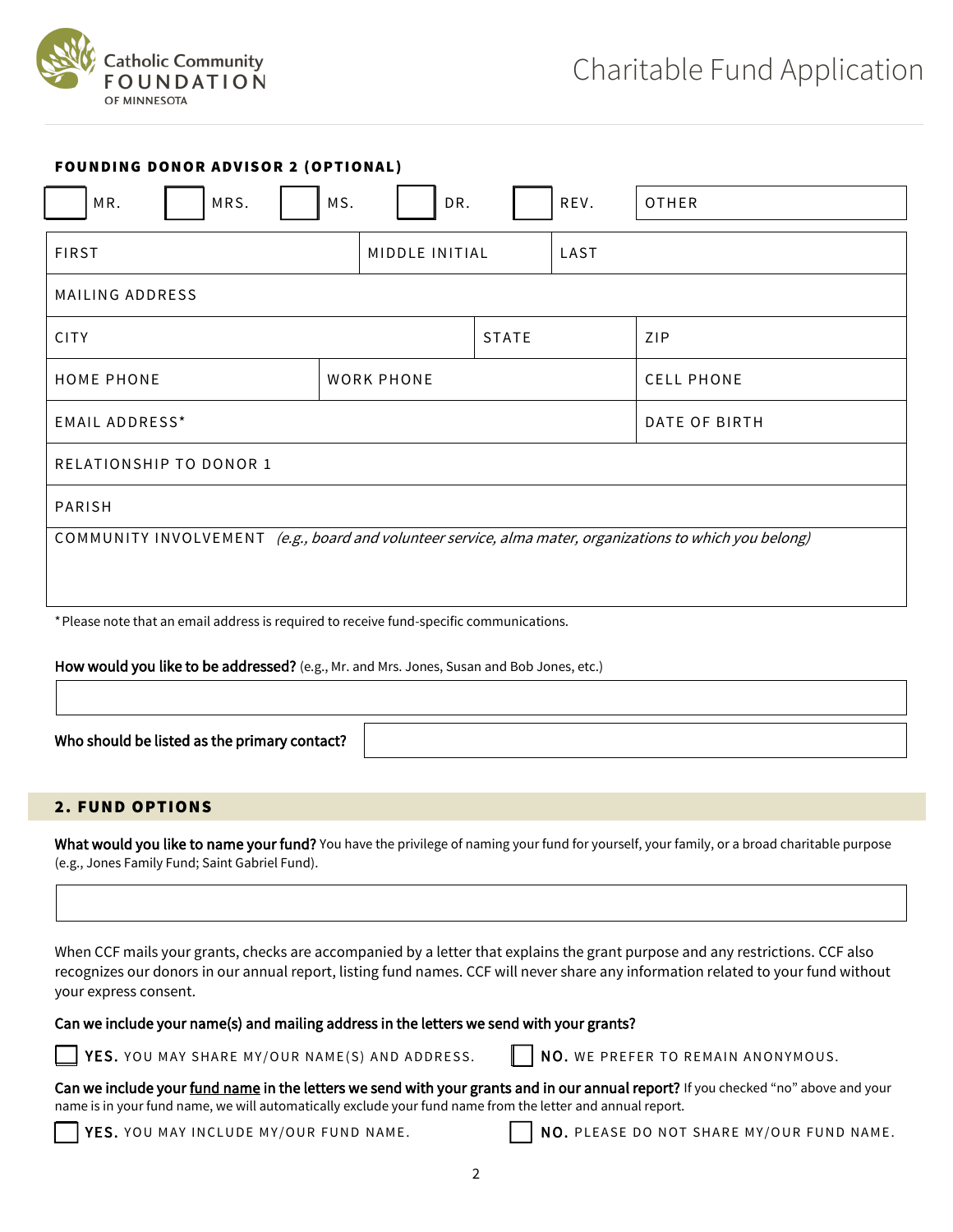

What type of fund would you like to establish? Visit [www.ccf-mn.org/give](http://www.ccf-mn.org/give) to learn more about each fund type.

\$10,000 minimum initial gift. You may direct grants of \$200 or more at any time to different ministries and charities. A minimum balance of \$2,500 must be maintained.

### DONOR DESIGNATED FUND (DDF) THE ROOWMENT FUND

\$10,000 minimum initial gift. You name a single qualifying charity to benefit from your fund. This cannot be changed after your fund agreement is signed. You may direct grants of \$200 or more to the designated beneficiary at any time. QCDs from IRAs can be made to this fund type. A minimum balance of \$2,500 must be maintained.

How much do you anticipate your initial gift will be?  $\vert \mathcal{S} \vert$ 

What asset(s) will constitute your initial gift? (e.g., cash/check, securities, etc.)

#### D O NO R AD VI S E D F U ND ( D A F) E ND O WE D D O NO R AD VI S E D F U ND

\$50,000 minimum initial gift. A portion of your fund balance is distributed annually. You can recommend grants to different ministries and charities each year. Please complete the table under "Convert to Endowment" in section 5 below.

\$50,000 minimum initial gift. A portion of your fund balance is distributed annually to beneficiaries that you predetermine. You may change beneficiaries through an amendment to your endowment fund agreement. Please complete the table under "Convert to Endowment" in section 5 below.

#### Every fund at the Catholic Community Foundation of Minnesota (CCF) is assessed two types of fees:

01 Administrative fees cover the costs to administer your fund. Fees are assessed quarterly on the monthly average balance of your fund.

#### Donor Advised Fund or Donor Designated Fund \$250 or 1.0%

| Endowed Fund |  |  |  |
|--------------|--|--|--|
| 1.0%         |  |  |  |

02 Investment management fees are assessed separately and vary by investment pool. These fees fluctuate slightly depending on current holdings. The most recent investment management fees can be found in the footnotes of each pool's [quarterly](https://www.ccf-mn.org/invest/) [performance reports.](https://www.ccf-mn.org/invest/) Investment fees are not charged separately; rather, quarterly investment performance is reported net of fees.

### 3. INVESTMENT POOL ALLOCATION (DAF/DDF ONLY)

Please indicate how you would like to invest your fund assets. CCF has built four investment strategies that we call "pools". These pools offer varying rates of risk and return. You can invest 100% of your fund in a single pool, or mix pool strategies. Funds invested in multiple pools are rebalanced each month back to their original investment allocations.

| $\%$ | <b>Short-Term Pool</b><br>for Liquidity                  | Designed to keep pace with inflation and provide money market-like returns, our<br>short-term pool is best used for preservation of charitable capital.            |
|------|----------------------------------------------------------|--------------------------------------------------------------------------------------------------------------------------------------------------------------------|
| $\%$ | Intermediate-Term Pool for<br><b>Conservative Growth</b> | This pool aims to minimize volatility and achieve 3% over inflation. It's best for<br>those funds seeking to distribute substantial grants in the next 3-5 years.  |
| $\%$ | Long-Term Pool for<br><b>Balanced Growth</b>             | Highly diversified, this pool is designed to provide growth and income. It is<br>specifically used for endowments and donors with a 7-10 year granting timeline.   |
| $\%$ | <b>Passive Pool for Growth</b>                           | Holding approximately 80% in equities, this more volatile all-index pool may be<br>ideally suited for donors that seek to build charitable capital over 10+ years. |

NOTE: All endowment funds are fully invested in Long-Term Pool for Balanced Growth.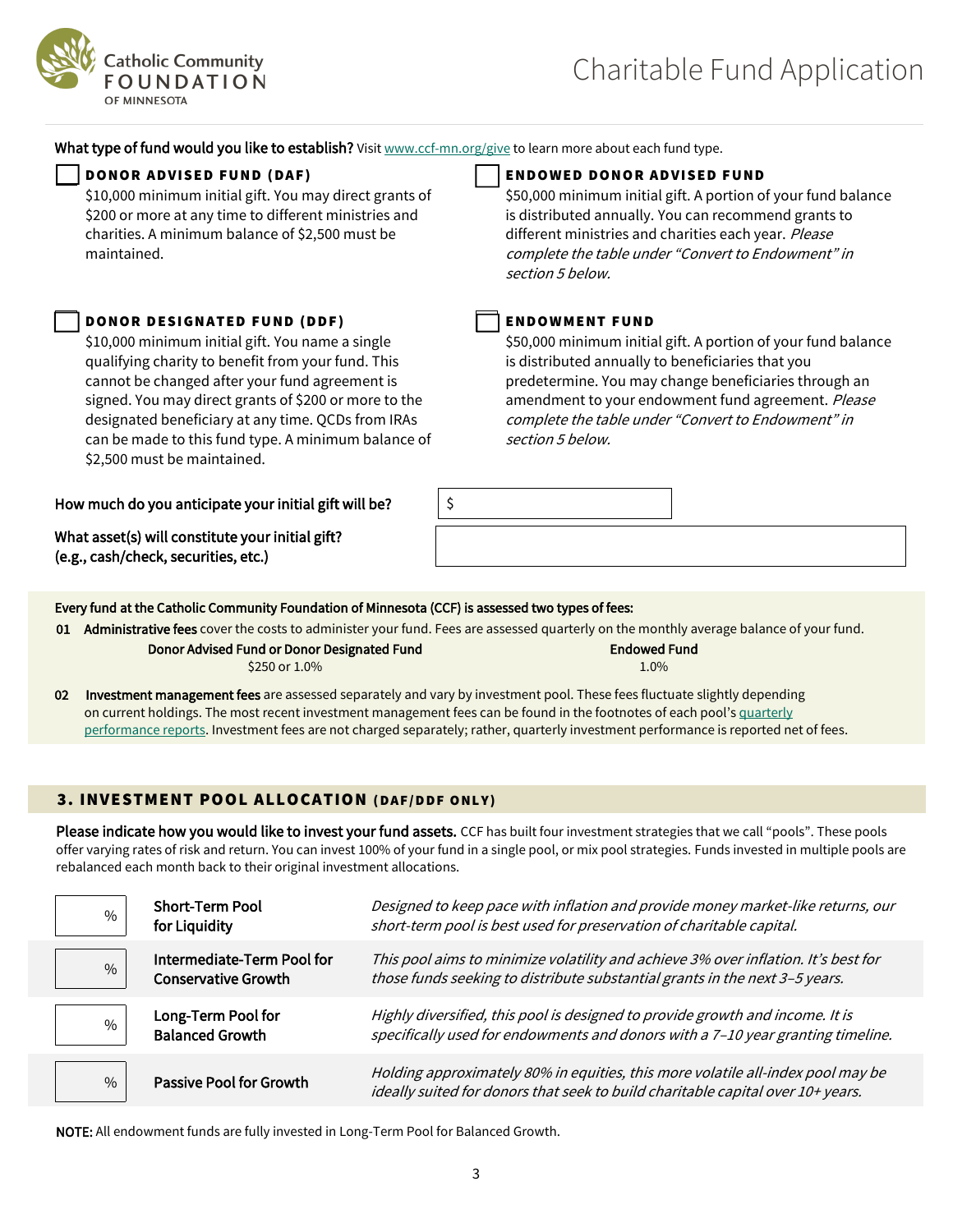

#### 4. ADDITIONAL ADVISORS AND SUCCESSOR ADVISORS (OPTIONAL)

You may name family or non-family persons as additional advisors to your fund. Additional advisors can view fund information, but they cannot recommend grants without express consent from the founding donors.

You may also select family or non-family persons to be successor advisors to your fund. Successor advisors take over upon the death or incapacity of the last founding donor advisor.

#### **ADVISOR 1**

| <b>FIRST</b>          | MIDDLE INITIAL        | LAST  |               |     |
|-----------------------|-----------------------|-------|---------------|-----|
| MAILING ADDRESS       |                       |       |               |     |
| <b>CITY</b>           |                       | STATE |               | ZIP |
| PHONE                 | RELATIONSHIP TO DONOR |       |               |     |
| <b>EMAIL ADDRESS*</b> |                       |       | DATE OF BIRTH |     |

This person shall be a successor advisor and take over the fund upon the death of the last founding advisor.

#### **ADVISOR 2**

| <b>FIRST</b>          | MIDDLE INITIAL        | LAST |     |               |
|-----------------------|-----------------------|------|-----|---------------|
| MAILING ADDRESS       |                       |      |     |               |
| STATE<br><b>CITY</b>  |                       |      | ZIP |               |
| <b>PHONE</b>          | RELATIONSHIP TO DONOR |      |     |               |
| <b>EMAIL ADDRESS*</b> |                       |      |     | DATE OF BIRTH |

This person shall be a successor advisor and take over the fund upon the death of the last founding advisor.

#### **ADVISOR 3**

| <b>FIRST</b>          |                       | MIDDLE INITIAL<br>LAST |  |     |
|-----------------------|-----------------------|------------------------|--|-----|
| MAILING ADDRESS       |                       |                        |  |     |
| <b>CITY</b>           |                       | <b>STATE</b>           |  | ZIP |
| PHONE                 | RELATIONSHIP TO DONOR |                        |  |     |
| <b>EMAIL ADDRESS*</b> |                       | DATE OF BIRTH          |  |     |

This person shall be a successor advisor and take over the fund upon the death of the last founding advisor.

\* Please note that an email address is required to receive fund-specific communications.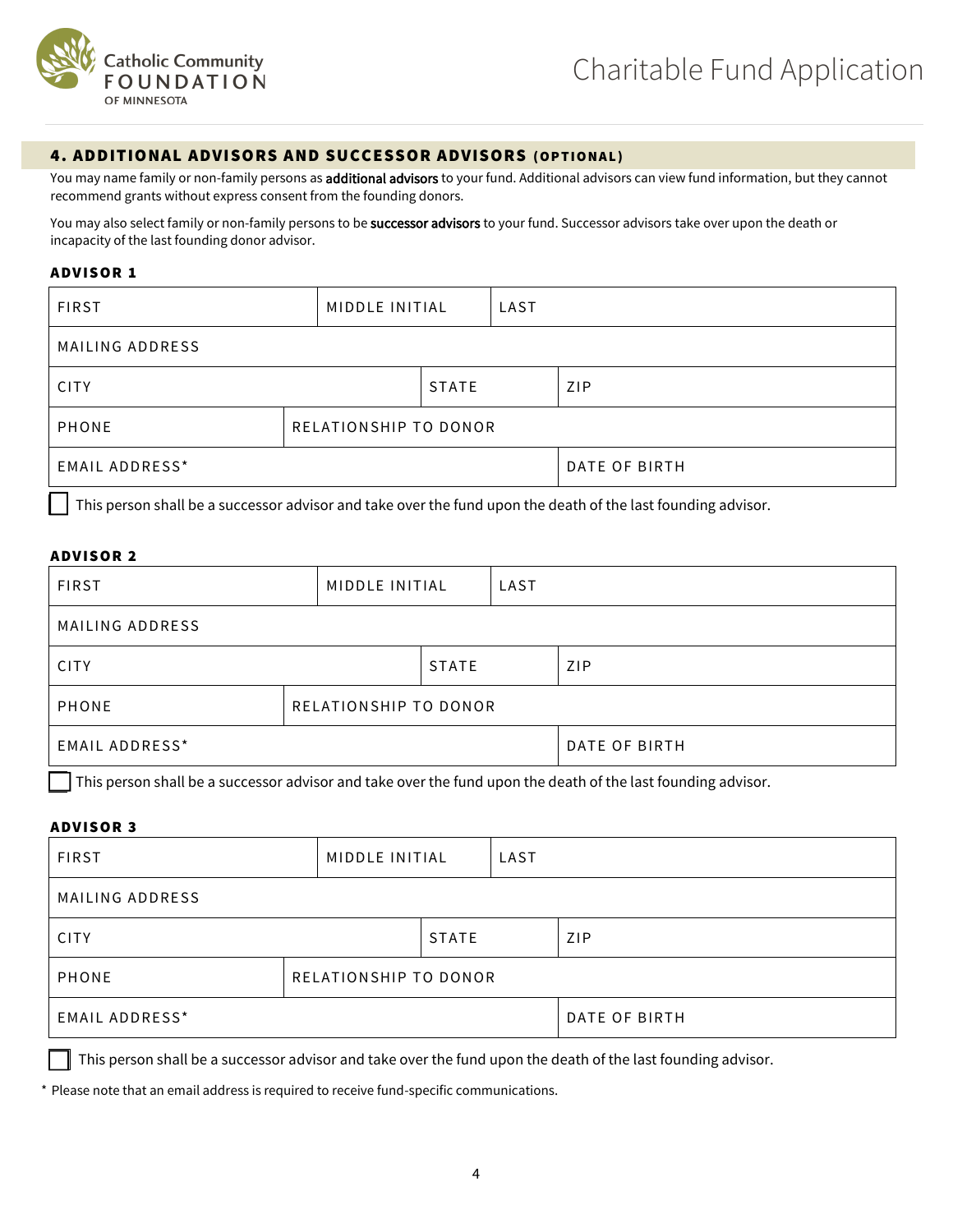

#### 5. CREATE A LEGACY OF GENEROSITY

It's important for us to know your long-term plans and wishes for your fund so that we can help carry out your philanthropic legacy.

#### Please indicate when you would like your fund to terminate (not applicable for endowed funds):

Upon death of last living donor or successor advisor.

After 40 years or upon death of last living advisor, whichever comes first.

#### Please indicate how you would like any remaining assets to be distributed upon termination of your fund.

Distribute to CCF's Legacy Fund. Any or all of the remaining assets may be given to CCF's Legacy Fund. The Legacy Fund at CCF provides ongoing financial support for the needs of our Catholic community now and forever. Your gift to the Legacy Fund will increase CCF's capacity to respond to urgent, emerging needs within our community. DAF only.

Please indicate the percentage you wish to distribute to CCF's Legacy Fund: %

Distribute to an existing endowment at CCF. Any or all of the remaining assets may be distributed to an existing endowment fund at CCF (e.g., parish or school endowment fund). DAF only.

| <b>Designated Endowment</b> | <b>Asset Allocation</b> |
|-----------------------------|-------------------------|
| NAME OF ENDOWMENT FUND:     | $\%$                    |
| NAME OF ENDOWMENT FUND:     | $\%$                    |
| NAME OF ENDOWMENT FUND:     | $\%$                    |

Convert to endowment. A fund with assets of \$50,000 or greater can be converted to an endowment. One or more beneficiaries (DAF) may be selected to receive an annual distribution from the endowment, or the named beneficiary (DDF) will receive an annual distribution from the endowment. Proportionate Share

| <b>Designated Organization</b>       | Proportionate Share<br>of Annual Distributions |
|--------------------------------------|------------------------------------------------|
| NAME:                                |                                                |
| ADDRESS:                             | $\%$                                           |
| RESTRICTION OR DESIGNATION (IF ANY): |                                                |
| NAME:                                |                                                |
| ADDRESS:                             | $\%$                                           |
| RESTRICTION OR DESIGNATION (IF ANY): |                                                |
| NAME:                                |                                                |
| ADDRESS:                             | $\%$                                           |
| RESTRICTION OR DESIGNATION (IF ANY): |                                                |

Distribute to designated charities. One or more beneficiaries (DAF) may be selected to directly receive any portion of the remaining assets, or the named beneficiary (DDF) may receive any portion of the remaining assets immediately upon termination of the fund. Please indicate the designated charities on the next page.